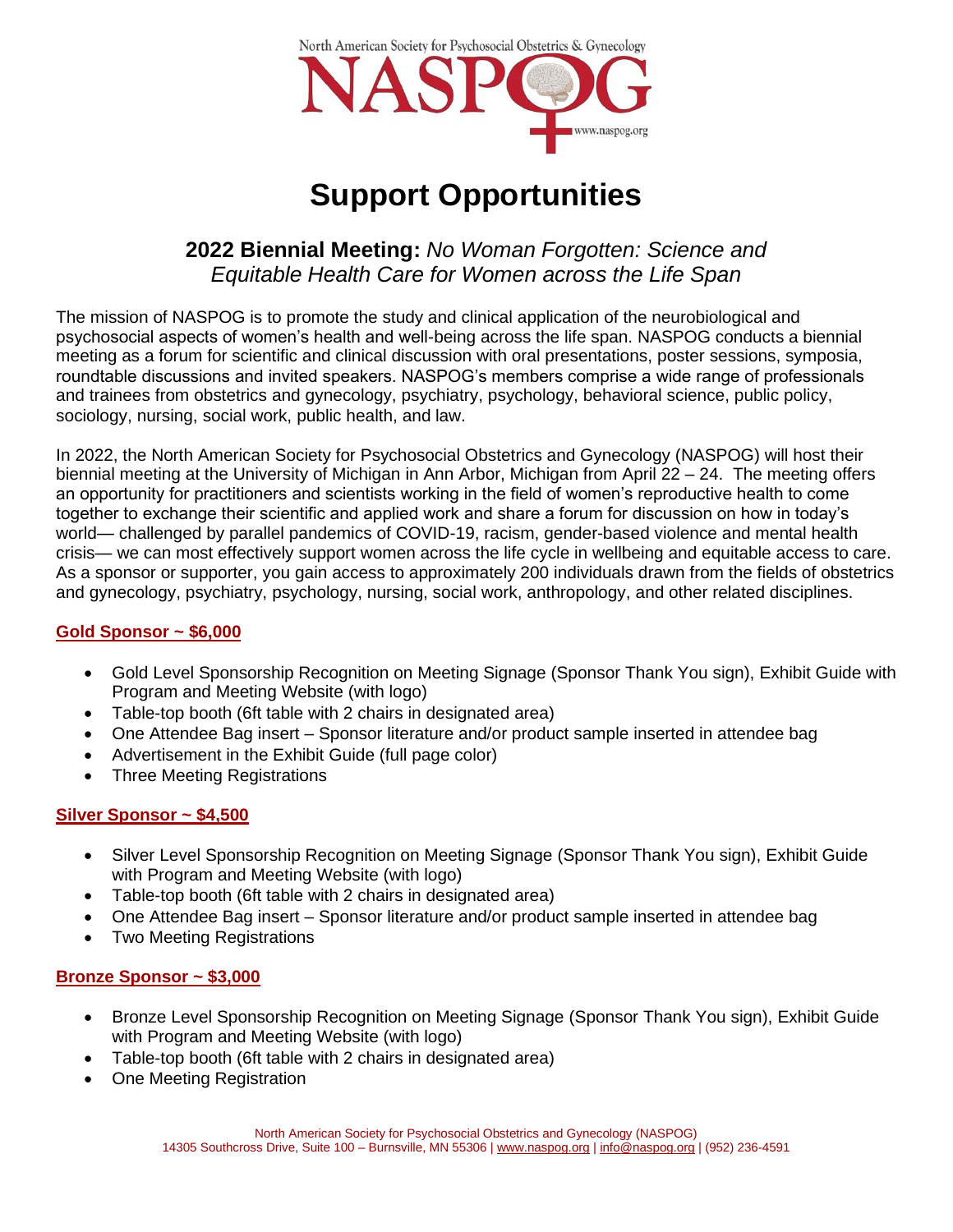North American Society for Psychosocial Obstetrics & Gynecology www.naspog.org

### **A La Carte Opportunities**

- **Attendee Bag Sponsor ~ \$3,000** Sponsor logo on the attendee bag. NASPOG will endorse the opposite side of the bag. This opportunity includes a complimentary insert to be placed inside the bag. Production fees are excluded.
- **Attendee Lanyard Sponsor ~ \$2,250** Full color lanyard including NASPOG and sponsor logo for all attendee badges.
- **Advertisement in Exhibit Guide**

#### Full page ad:

letter format (8.5" x 11") with at least 300 dpi and can be delivered as a PDF with bleed lines OUTSIDE BACK COVER \$1,250 INSIDE FRONT/BACK COVER \$900 INSIDE PAGE \$650

#### Half page ad:

letter format (8.5" x 5.5") with at least 300 dpi and can be delivered as a PDF with bleed lines INSIDE PAGE \$400

#### • **Attendee Bag Insert ~ \$1,000**

Get your message into each attendee's hands by including one flyer or brochure in every attendee bag. Company is responsible for production costs and shipping to meeting.

#### **To secure your support, please contact the NASPOG Office at [info@naspog.org](mailto:info@naspog.org) or (952) 236-4591.**